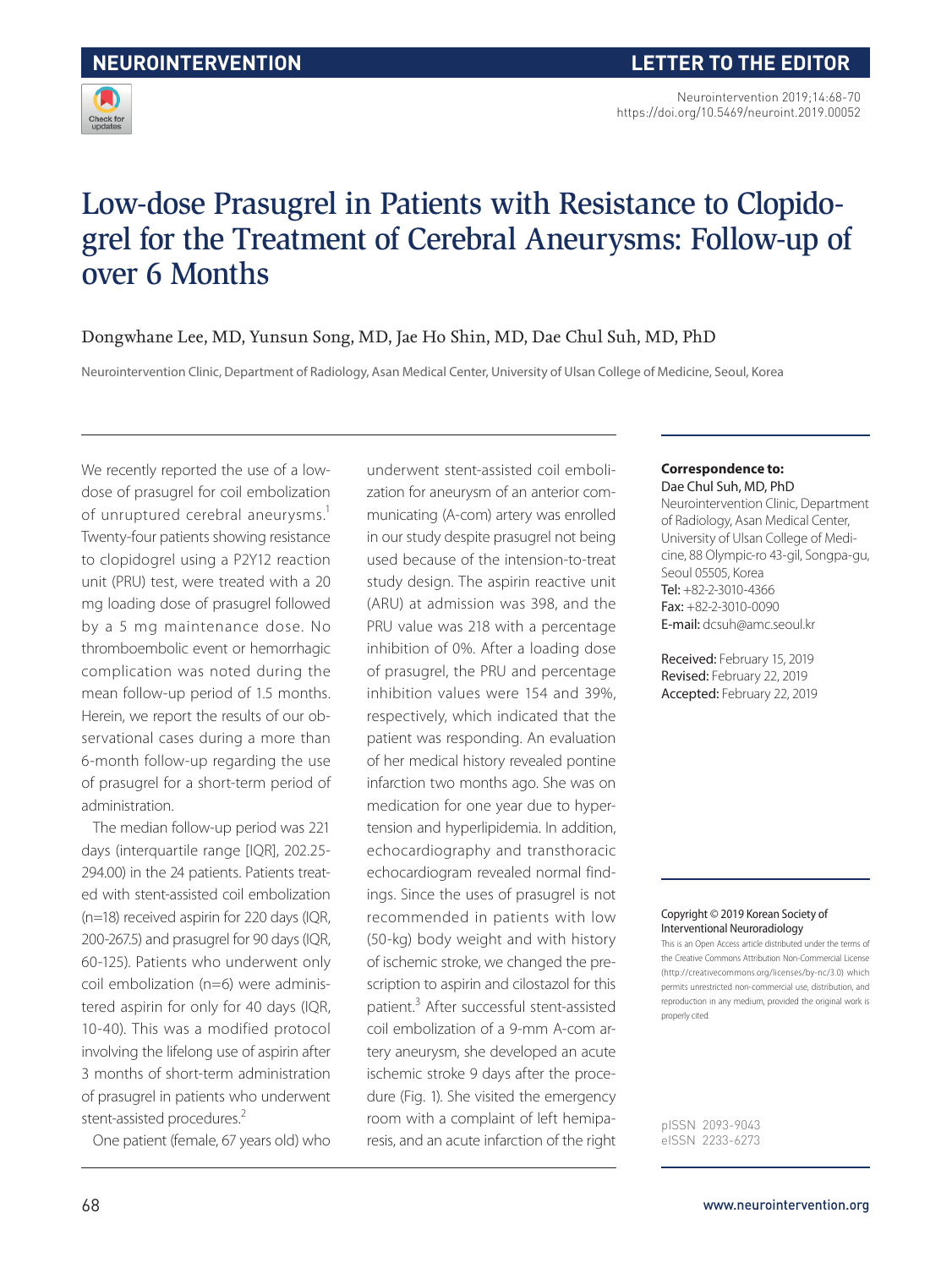

Fig. 1. A thromboembolic event in a patient with 50-kg body weight under aspirin and cilostazol due to clopidogrel resistance. Prasugrel was not prescribed due to low body weight and a history of pontine infarction 2 months ago (**A**). (**B**) Incidental aneurysm is found in the anterior communicating artery (white arrow). (**C**) Pre- and (**D**) post-embolization cerebral angiograms. Stent-assisted coil embolization was performed for the aneurysm (black arrow). (**E**) Diffusion-weighted image shows an acute infarction in the anterior cerebral artery territory. (**F**) Magnetic resonance angiography shows a faint filling of the anterior cerebral artery. Revascularization was not tried. Final modified Rankin Scale score was 2 at 90 days.

anterior cerebral artery (ACA) territory was observed in the magnetic resonance-diffusion weighted image. Magnetic resonance angiography revealed faint filling of the ACA; we did not attempt recanalization therapy because dense infarction was already noted in the right ACA territory on apparent diffusion coefficient map and fluid-attenuated inversion recovery image. We regarded the cause of cerebral infarction as atherothrombotic rather than cardioembolic because previous cardiac studies were normal. Modified Rankin Scale 90 days was 2. Other minor complications associated and observed with the use of prasugrel included easy bruising in one patient and menorrhagia in another.

Prasugrel is a fast, potent, relatively safe and effective alternative to be used in patients with resistance to clopidogrel for the premedication for unruptured intracranial aneurysms. $2,4$  However, in patients with a recent history of ischemic stroke, the choice of antiplatelet agents is challenging because these patients have not been responding to their therapy and prasugrel is contraindicated in these patients, due to the increased risk of potential hemorrhage. Further discussion is needed to determine the reason for the limited use of prasugrel in patients aged 75 years or older and in those weighing less than 60 kg.<sup>3</sup> In our practice, we recommend omitting one or two doses per week in patients presenting with a hyper-response to prasugrel and with low body weight, in order to prevent any hemorrhagic complications. Proper monitoring of the antiplatelet response for patient weighting less than 60 kg and in needs to receive prasugrel and may allow to prescribe the proper dosage without increasing the risk of complications, in this population of patients. Moreover, the pharmacological mechanism needs to be clarified to understand why further reduction of